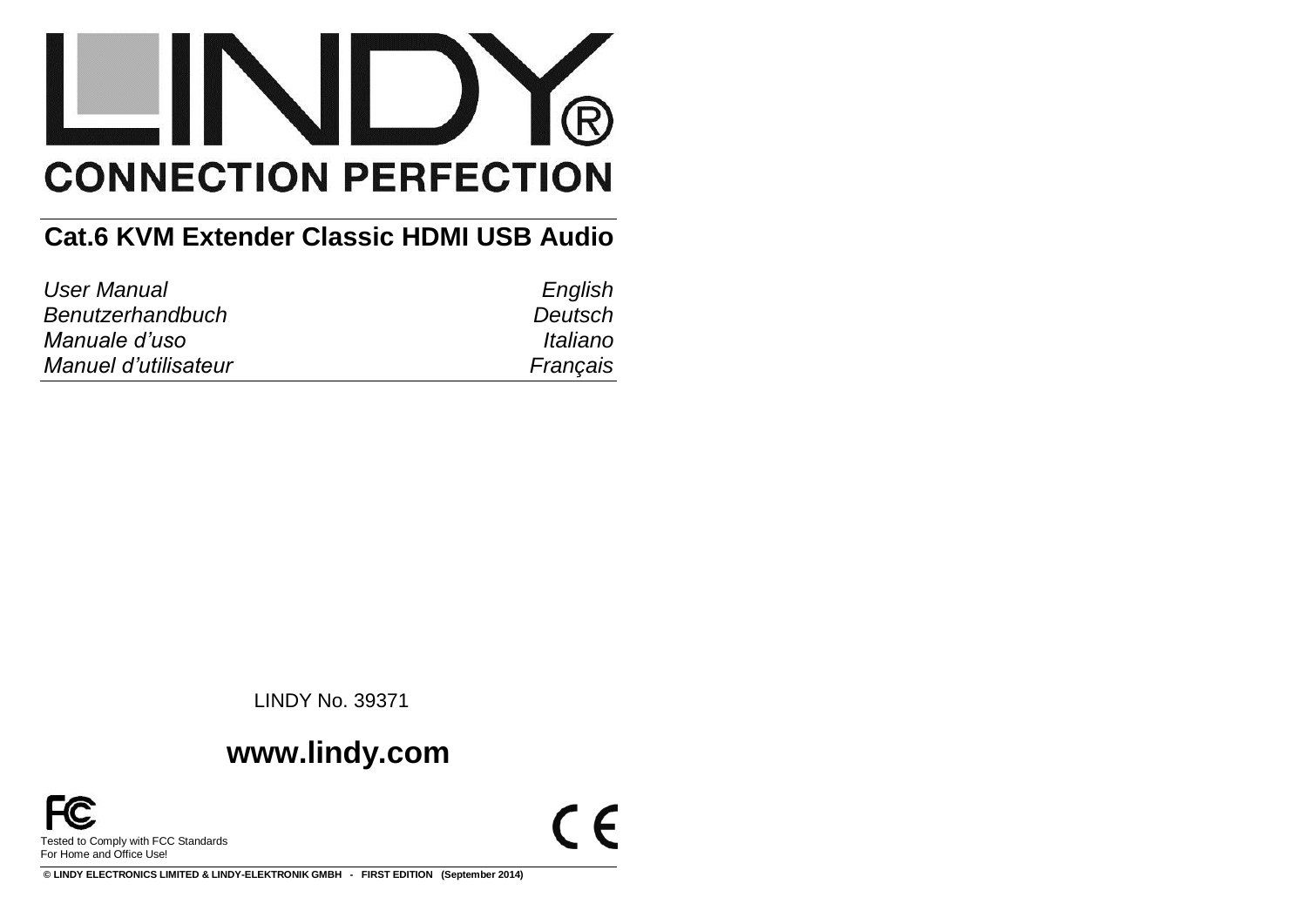## **Overview** *English*

Thank you for purchasing the LINDY KVM Extender Classic. This product allows you to control your PC using a keyboard, mouse and monitor with a maximum resolution of Full HD 1080p or 1920x1200 at distances of up to 50m (150 feet) using inexpensive CAT6 cable. It supports HDMI signals including 3D, 1080p24 Blu-ray, audio and HDCP.

The KVM Extender Classic consists of a Transmitter unit which is installed near the computer and a Receiver unit installed near the user console. The Receiver unit connects to a USB keyboard and mouse, HDMI monitor and offers a Stereo audio port via 3.5mm connector.

The Transmitter unit offers the same connections and in addition, an optional local console port (bypass).

### **Features** *English*

- Provides a real-time convenient method of remotely controlling PCs
- Supports USB keyboard and mouse signals
- High resolution video support of up to Full HD 1080p, 3D, HDCP, Audio and 1920x1200 for up to 50m
- Easy, user-friendly installation no software required

## **Packaging Contents** *English*

- **.** Local Transmitter and Remote Receiver unit
- 5V DC / 100…240V AC Power Adapter x2 (with multi-country adapters for EUR, UK, US, AUS/China)
- 1x USB to PC A/B cable (for Transmitter)
- This manual

## **Installation and Use** *English*

The Extender units have a magnetic base and metal installation plate for easy fixing in or under a shelf or wall. To detach the metal plate from the unit, simply pull it off.

To connect the transmitter and receiver unit, Cat.6 STP cable provides the best results. **Do NOT use a LAN/Ethernet connection. You must always use a dedicated direct cable!** Adding any additional connections inbetween like wall outlets etc. will result in reduced distances!

If you intend to use a distance of more than 25m or if you want to lay cables inside a cable duct, please first test your RJ45 cables in a test installation with the extender BEFORE you install them in your wall or cable duct!

The extender does not transmit EDID monitor data. It uses a default EDID data set with common Full HD 1080p resolutions. If you intend to use a monitor with special resolution and EDID data, you must copy the monitor EDID data into the transmitter unit. To do so, disconnect all connections from

the transmitter, set both DIP switches to OFF/up position; connect the monitor to the HDMI OUT port and power on monitor and transmitter. After a few seconds, when the yellow RJ45 port LED has flashed once, the EDID data has been copied permanently.



Unplug the monitor and set DIP switch No.2 to ON/down position. If you set both DIP switches to ON position, the default EDID data will be used.

### **1. Transmitter Unit**

Connect the Cat.6 RJ45 cable to the RJ45 port.

Connect the HDMI and the USB A/B cables to the transmitter and to your computer. If you want to use the 3.5mm Stereo signal, please also connect this port to your computer. If you want to use the optional local console just connect your mouse, keyboard, monitor and stereo device.

Connect the power supply to the transmitter.

Please test the functionality of keyboard, monitor, mouse and speaker, to make sure they are working properly with the transmitter unit.

### **2. Receiver Unit**

Connect the Cat.6 RJ45 cable to the RJ45 port.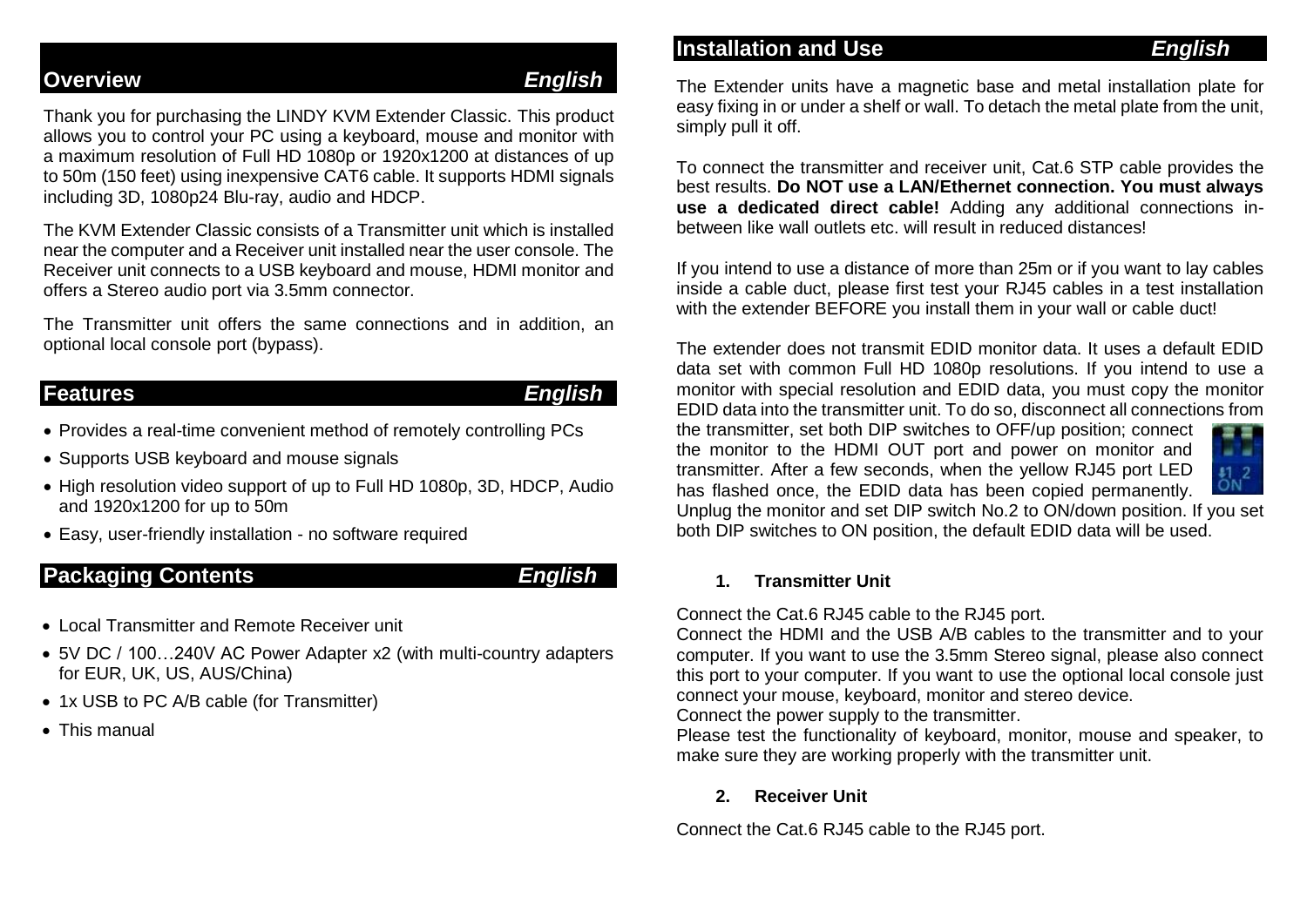Connect the HDMI cable to the receiver and to your monitor. If you want to use the 3.5mm Stereo signal, please connect this port to your stereo device. Connect your mouse and keyboard to the USB ports.

Connect the power supply to the receiver.

The video quality can be adjusted by turning the EQ equalizer control knob on the back of the receiver.

#### **LED indicators (Transmitter & Receiver)**

Status LEDs on top of the unit:

**Blue** – RJ45 link OK

**Green** – HDMI signal active

RJ45 Status LEDs ( LINK )

**Yellow** – Solid: Power OK [TX: EDID copy indicator (flashes 1x)] **Green** – HDMI signal active

## **Trouble Shooting** *English*

If one yellow RJ45 power LEDs is not lit please check the power supply – you may exchange TX and RX PSU.

If the blue LED on top fails, please check the RJ45 cable and test with a short one. If the short cable works, exchange the long RJ45 cable with a higher quality Cat.6/6A or Cat.7 S/STP. The maximum cable length should not exceed 50m. 80m at 1080p60 might also be possible when using very high quality solid core cable and high quality connectors and high quality HDMI input signal.

If the green HDMI LED on top fails, please check and eventually exchange your HDMI cables with shorter ones. If your screen stays black or if your video image is blurred, the equalizer must be tuned to adjust the Extender to the RJ45 cable properties.

If this does not help try to copy the monitor EDID data into the transmitter as described previously.

The USB section supports USB mouse and keyboard only. USB hubs and USB 2.0 devices are NOT supported.

Should you have further problems please contact the LINDY Support team – worldwide contact information at www.lindy.com

## **Einführung** *Deutsch*

Dieser KVM Extender Classic erlaubt Ihnen Monitor-, Audio- und USB-Mausund -Tastatursignale über ein Cat.6 Netzwerkkabel über eine Entfernung bis zu 50m zu übertragen. Er unterstützt ebenfalls HDMI Full HD 1080p 3D, Bluray 1080p24, HDCP und Stereo Audio analog.

Der KVM Extender Classic besteht aus einem am Computer zu installierenden Transmitter und einem an der Konsole beim Bediener zu installierenden Receiver. Der Receiver bietet Anschlüsse für Monitor, USB-Maus & Tastatur und Stereo Audio Line Out über einen 3,5mm Anschluss.

Der Transmitter bietet die gleichen Anschlüsse und zusätzlich Anschlüsse für eine lokale Konsole mit den gleichen Geräten (Bypass).

### **Eigenschaften** *Deutsch*

- Erlaubt komfortablen Real Time Remote Zugriff
- Unterstützt USB-Maus- und -Tastatursignale
- Unterstützt hohe Auflösungen bis Full HD 1080p, 3D, HDCP, Audio sowie 1920x1200 bei Distanzen bis zu 50m
- Einfach zu bedienen und zu installieren keine Softwareinstallation

## **Lieferumfang** *Deutsch*

- Transmitter und Receiver Unit
- 2x Netzteil 5V DC ~1,2A, 100…240VAC mit Wechselsteckern für EURO, US, UK, AUS/China
- 1x USB A/B Kabel (für Transmitter)
- Diese Anleitung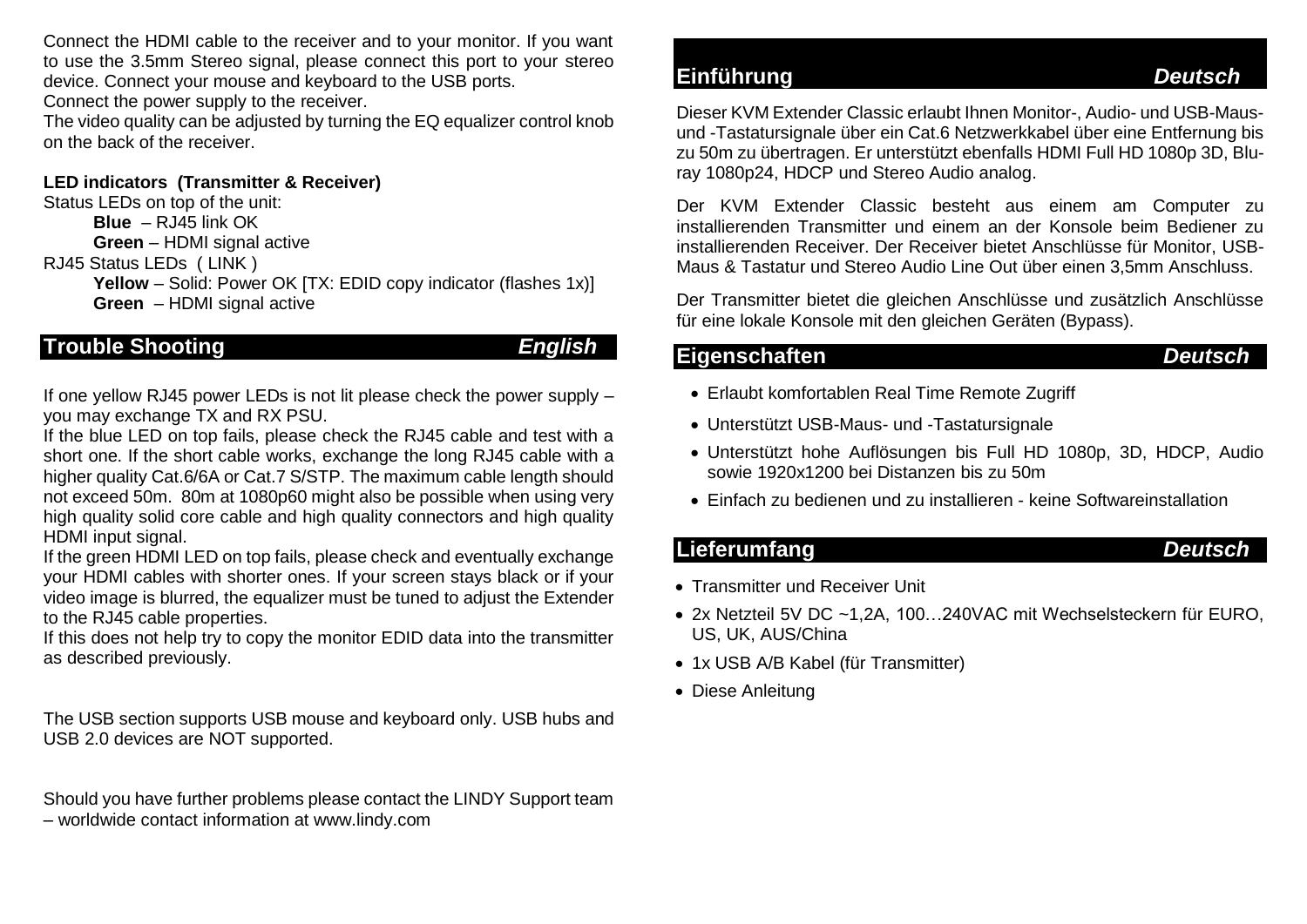## **Installation und Betrieb** *Deutsch*

Der Extender verfügt über eine magnetische Unterseite sowie eine Metall-Montageplatte um den Extender in oder unter einem Regal oder einer Wand zu befestigen. Ziehen Sie kräftig um die Montageplatte abzunehmen.

Verwenden Sie zur Verbindung von Transmitter und Receiver STP Cat.6 Kabel. **Verwenden Sie KEINESFALLS eine LAN/Netzwerkverbindung sondern eine direkte Kabelverbindung ohne zwischengeschaltete LAN Switches Wanddosen oder Kupplungen!** 

Für Distanzen über 25m oder wenn Sie die Kabel in einen Kanal legen wollen, empfehlen wir dringend einen Testaufbau bevor Sie die Kabel verlegen!

Der Extender überträgt keine EDID Monitordaten. Er verwendet einen Default EDID Datensatz mit weitverbreiteten Full HD 1080p Auflösungen.

Falls Sie einen Monitor mit speziellen Auflösungen und EDID Datensatz verwenden, müssen Sie die Monitordaten in den Transmitter kopieren. Ziehen Sie dazu alle Kabel vom Transmitter ab, setzen Sie beide DIP Schalter auf OFF (obere Position), schließen Sie den Monitor am HDMI Ausgang an, und



schalten Sie den Monitor und dann den Extender ein. Nach einigen Sekunden, die gelbe RJ45 LED blinkt einmal, wurden die Monitor-Daten permanent in den Transmitter kopiert. Setzen Sie DIP Schalter Nr. 2 auf ON und ziehen Sie die Kabel ab. Wenn Sie beide DIP Schalter auf ON setzen werden wieder die Default EDID Daten verwendet.

#### **1. Transmitter Unit – Installation am PC**

Schließen Sie das Cat.6 Kabel an die RJ45 Buchse an. Schließen Sie das HDMI Kabel und das USB A/B Kabel zum PC an. Wenn Sie das 3,5mm Stereo Signal nutzen wollen, schließen Sie ein entsprechendes Kabel an. Wenn Sie die optionale lokale Konsole verwenden wollen schließen Sie diese Geräte entsprechend an. Schließen Sie das Netzteil an.

Bitte testen Sie die Funktionalität der Geräte der lokalen Konsole um die korrekte Funktion des Transmitters sicher zu stellen.

#### **2. Receiver Unit – Installation der Bedienkonsole**

Schließen Sie das Cat.6 Kabel an die RJ45 Buchse an. Schließen Sie das HDMI Kabel zum Monitor an sowie Maus und Tastatur an die USB Ports. Wenn Sie das 3,5mm Stereo Signal nutzen wollen, schließen Sie Ihre Lautsprecher oder das Headset an. Schließen Sie das Netzteil an und schalten Sie alle Geräte ein.

Sollte die Bildqualität nicht zufriedenstellend sein so kann sie durch Verdrehen des EQ Equalizer Drehknopf optimiert werden.

#### **LED Anzeigen am Extender (Transmitter und Receiver)**

Status-LEDs auf der Oberseite des Gehäuses

**Blau** – RJ45 Link OK

**Grün** – HDMI Signal aktiv

RJ45 Status-LEDs (Link)

**Gelb** – Stromversorgung OK [TX: EDID Copy Indikator: 1x blinken] **Grün** – HDMI Signal aktiv

## **Problemlösung** *Deutsch*

Falls eine der gelben RJ45 LEDs nicht leuchtet überprüfen Sie bitte das Netzteil, sie können die beiden Netzteile untereinander austauschen.

Falls die blaue LED auf der Oberseite nicht leuchtet prüfen Sie bitte das RJ45 Verbindungskabel und ersetzen Sie es durch ein kurzes RJ45 Kabel. Falls der Extender mit dem kurzen Kabel funktioniert, ersetzen Sie bitte das lange RJ45 Kabel durch ein hochwertigeres RJ45 S/STP Kabel der Qualität Cat.6/6A/7. Es sollte nicht länger sein als 50m, bei sehr hochwertigen S/STP Verlegekabeln (Solid Core) mit hochwertigen Steckern und hochwertigem HDMI Eingangssignal können auch Distanzen bis zu 80m bei 1080p60 erreicht werden.

Falls die grüne HDMI LED auf der Oberseite nicht leuchtet prüfen Sie bitte die HDMI-Anschlusskabel und ersetzten Sie sie mit kürzeren. Falls auch Ihr Bildschirm weiterhin dunkel bleibt oder wenn das Bildsignal gestört ist, versuchen Sie die Bildqualität mit dem EQ Einstellregler zu verbessern.

Falls alles nicht zu einem akzeptablen Ergebnis führt und Ihr Monitor keine Standard HDMI-Auflösung hat, müssen Sie eventuell die EDID Daten des Monitors in den Transmitter kopieren wie weiter vorne beschrieben.

Die USB Anschlüsse unterstützen lediglich USB Tastatur- und -Maussignale. USB Hubs und USB 2.0 Devices werden NICHT unterstützt.

*Sollten Sie Probleme mit den o.g. Maßnahmen nicht lösen können, so kontaktieren Sie bitte das LINDY Support-Team – die Kontaktinformationen finden Sie weltweit auf unserer Webseite: [www.lindy.com](http://www.lindy.com/)*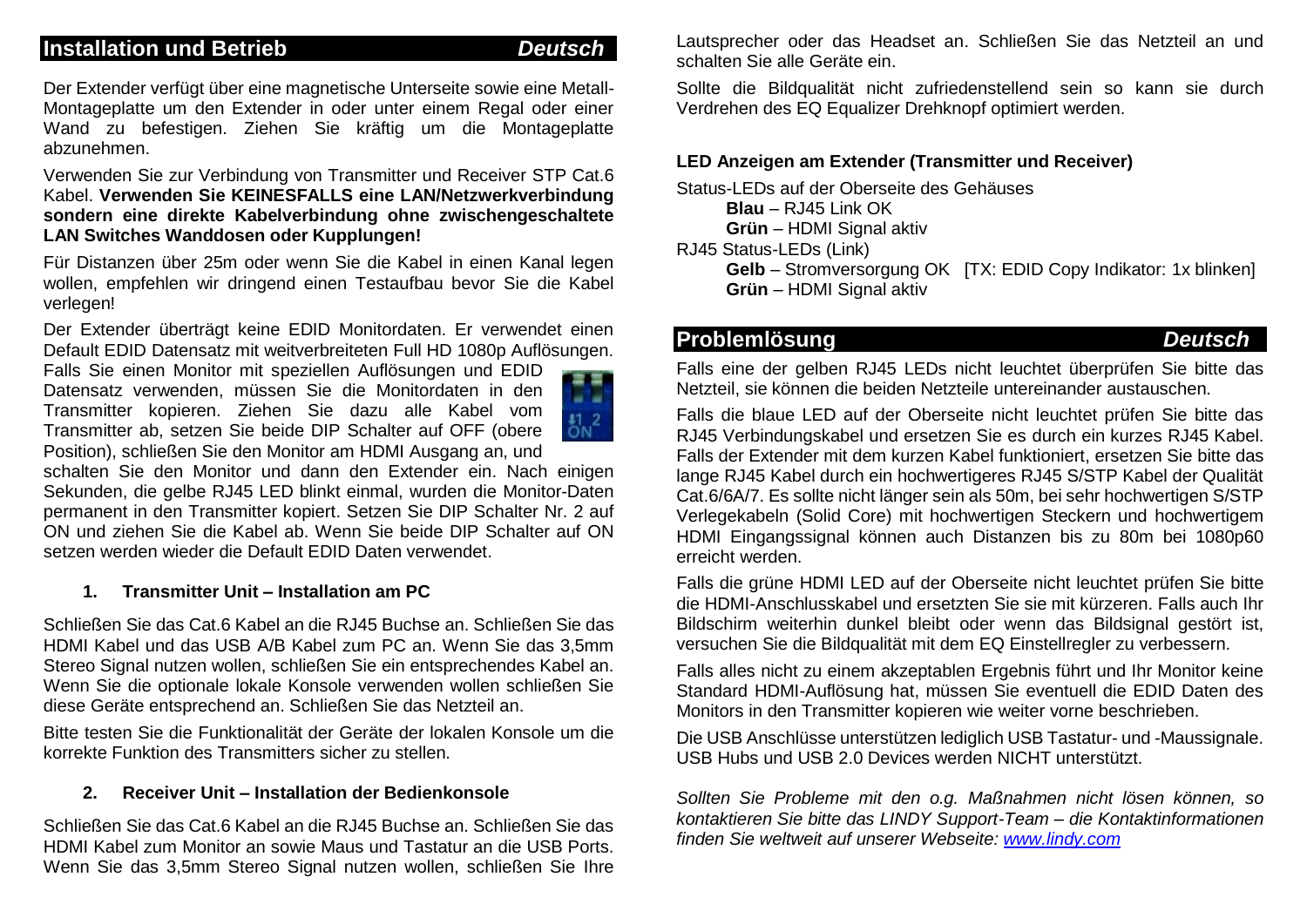### **Introduction Contract Contract Contract Contract Contract Contract Contract Contract Contract Contract Contract Contract Contract Contract Contract Contract Contract Contract Contract Contract Contract Contract Contract C**

Merci d'avoir choisi cet Extender KVM Classic, celui-ci permet de transmettre les signaux moniteur, audio, souris et clavier USB via un câble réseau Cat.6 sur une distance de jusqu'à 50m. Il prend également en charge les signaux HDMI Full HD 1080p 3D, Blu-ray 1080p24, HDCP et audio stéréo analogique.

L'Extender KVM Classic se compose d'un émetteur (Transmitter) à raccorder à l'ordinateur et d'un récepteur (Receiver ) qui sera installé sur la console côté utilisateur. Le récepteur offre les connectiques pour le raccordement du moniteur, de la souris & clavier USB et d'une sortie audio stéréo Line Out sur un connecteur jack 3,5mm.

L'émetteur offre les mêmes connectiques en plus de la possibilité de connecter une console locale avec les mêmes appareils (Bypass).

### **Caractéristiques Français**

- Permet une prise en main distante confortable en temps réel
- Prend en charge les signaux souris et clavier USB
- Prend en charge les hautes résolutions jusqu'au Full HD 1080p, 3D, HDCP, Audio ainsi que 1920x1200 jusqu'à 50m
- Simple à installer et utiliser ne nécessite aucun logiciel

## Contenu de l'emballage **Français**

- Unité émetteur (Transmitter) et récepteur (Receiver)
- 2x alimentations 5V DC ~1,2A, 100…240VAC avec adaptateurs secteur EURO, US, UK, AUS/Chine
- 1x câble USB A/B (pour l'émetteur)
- Ce manuel

### **Installation et utilisation Access 1976** Français

L'Extender dispose d'une base magnétique ainsi que d'une plaque de montage métallique, pour un montage de l'Extender dans ou sous une étagère ou encore au mur. Tirer fermement pour séparer la plaque de montage.

Utilisez, pour relier émetteur et récepteur, du câble STP Cat.6. **Ne pas relier cet Extender au réseau Ethernet/LAN, mais utilisez une liaison par câble dédié sans passer par un switch réseau ou tout autre périphériques réseau !** 

Pour des distances supérieures à 25m ou si le câble doit être posé dans une gaine ou un canal, nous recommandons fortement de monter une configuration test avant de poser définitivement l'ensemble !

L'Extender ne transmet pas les données EDID du moniteur. Il utilise un jeu de données EDID par défaut, avec des résolutions Full HD 1080p génériques. Dans le cas d'utilisation d'un écran utilisant des résolutions et

données EDID spécifiques, vous devrez copier ces données moniteur dans le récepteur. Débranchez pour ce faire, tous les câbles sur l'émetteur, mettez les deux boutons DIP sur OFF (position haute), connectez l'écran sur la sortie HDMI, et mettez



l'écran puis l'Extender sous tension. Après quelques secondes, la LED RJ45 jaune clignotera une fois et les données d'écran seront copiées de façon permanente dans l'émetteur. Mettez le bouton DIP Nr. 2 sur ON et déconnectez les câbles. Lorsque les deux boutons DIP seront à nouveau mis sur ON, les données EDID par défaut seront à nouveau actives et utilisées.

#### **1. Unité Transmitter – Installation sur le PC**

Connectez le câble Cat.6 sur la prise RJ45. Branchez le câble HDMI et le câble USB A/B au PC. Si vous désirez utiliser le signal audio stéréo, connectez le câble adapté à la prise jack 3,5mm. Si vous voulez utiliser de la console locale optionnelle, branchez les appareils adaptés. Branchez l'alimentation.

Merci de tester la fonctionnalité des appareils de la console locale pour vous assurer du fonctionnement correcte de l'émetteur.

#### **2. Unité Receiver– Installation de la console utilisateur**

Connectez le câble Cat.6 sur la prise RJ45. Branchez le câble HDMI au moniteur ainsi que souris et clavier sur les ports USB. Si vous désirez utiliser le signal stéréo, connectez sur la prise audio 3,5mm vos haut-parleurs ou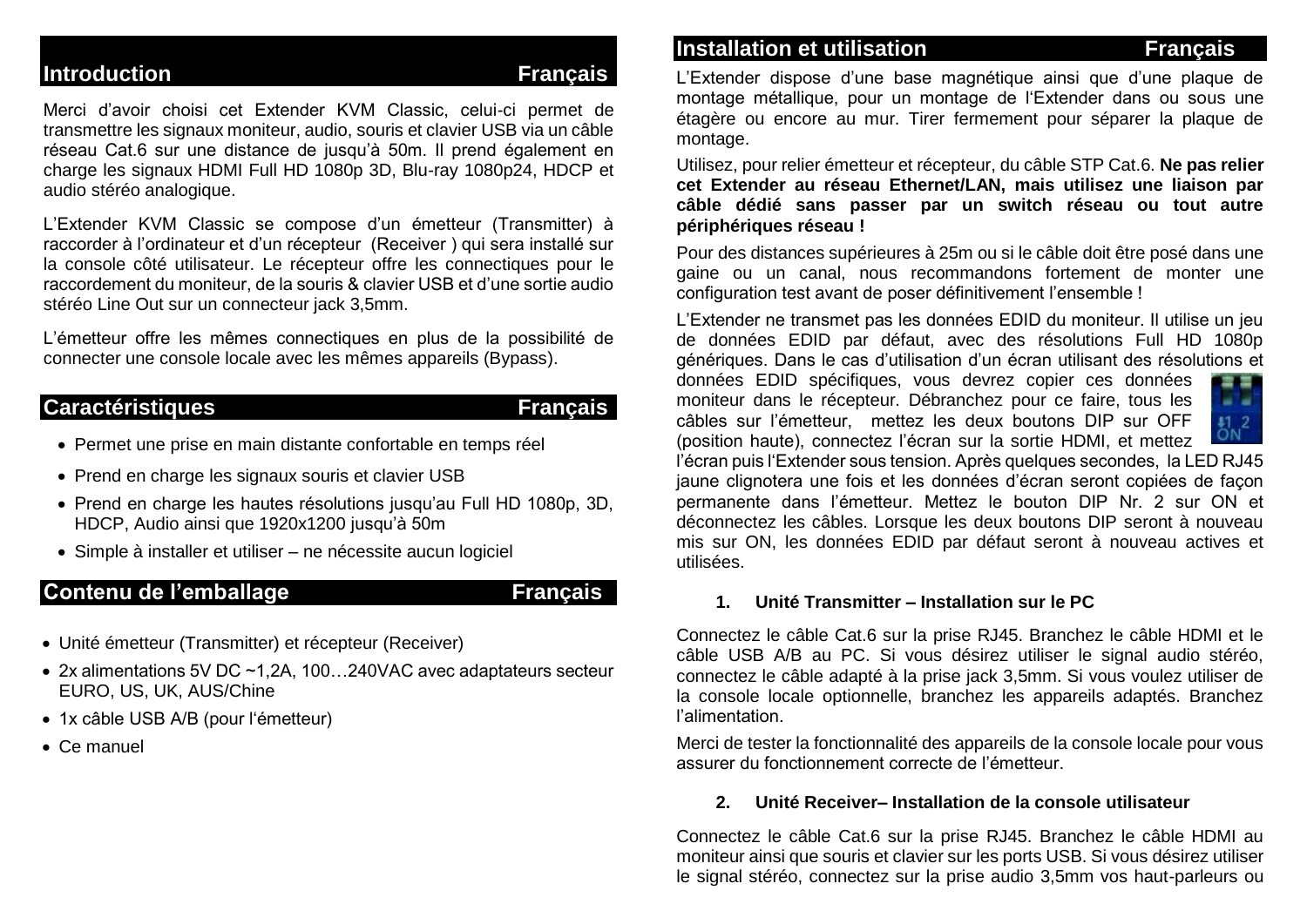casque audio. Branchez l'alimentation et mettez l'ensemble des appareils sous tension.

Si la qualité de l'image n'était pas suffisante, celle-ci pourra être optimisée à l'aide du potentiomètre EQ Equalizer.

#### **Indicateurs LED sur l'Extender (Transmitter et Receiver)**

LED d'état sur le dessus des boîtiers

**Bleu** – RJ45 Link OK

- **Vert** Signal HDMI actif
- LED d'état RJ45 (Link)

**Jaune** – alimentation OK [TX: EDID indicateur Copy: clignote 1x] **Vert**– Signal HDMI actif

### Dépannage **Français**

Si une des LED jaune RJ45 ne s'allume pas, merci de tester l'alimentation, vous pouvez intervertir les deux alimentations.

Si la LED bleu supérieure ne s'allume pas, merci de tester le câble de liaison RJ45 et de le remplacer par un câble plus court. Si l'Extender fonctionne avec un câble plus court, merci de remplacer le câble long par un câble RJ45 S/STP de haute qualité en Cat.6/6A/7. Ce câble ne devra pas plus long que 50m. Avec des câbles d'installation S/STP (Solid Core) avec des connectiques de hautes qualités et un signal HDMI d'entrée suffisamment puissant, une distance de jusqu'à 80m en 1080p60 pourra être atteinte.

Si la LED HDMI verte supérieure ne s'allume pas, merci de tester le câble HDMI et remplacez le par un câble plus court. Si l'écran reste noir ou si le signal est dégradé, essayez de régler le potentiomètre EQ pour améliorer l'image.

Si aucun résultat acceptable n'est atteint et votre écran n'utilise pas de résolution HDMI standard, vous devrez éventuellement copier les données EDID de l'écran dans l'émetteur, comme indiqué plus haut dans ce document.

Les connecteurs USB ne prennent en charge que les signaux clavier et souris. Les Hubs USB et périphériques USB 2.0 NE SONT PAS pris en charge.

Merci de contacter notre support technique si vous rencontrez d'avantage de problèmes – Informations de contact sur : www.lindy.com

### **Introduzione** *Italiano*

Grazie per aver acquistato l'Extender KVM Classic LINDY. Questo prodotto vi consentirà di controllare un PC utilizzando un mouse, una tastiera ed un monitor alla risoluzione massima di 1920x1200 o FullHD 1080p fino ad una distanza di 50m utilizzando cavi Cat.6. Supporta segnali video HDMI (inclusi i formati 3D, 1080p24 Blu-ray), audio e codifica HDCP.

Questo extender è composto da una trasmittente da installare vicino al computer e da un'unità ricevente da posizionare vicino alla consolle remota. Il ricevitore ha infatti porte USB per mouse e tastiera, una porta HDMI per il monitor e una porta Jack 3,5mm per l'audio stereo.

La trasmittente è dotato delle stesse porte del ricevitore a cui aggiunge anche quelle per una consolle locale opzionale (bypass).

### **Caratteristiche** *Italiano*

- Fornisce un sistema economico per la gestione a distanza e in tempo reale di un PC
- Supporta mouse e tastiere USB
- Supporta elevate risoluzioni video fino a Full HD 1080p con 3D, HDCP e Audio e 1920x1200 su una distanza massima di 50m
- Di semplice installazione senza alcun bisogno di software

### **Contenuto della confezione** *Italiano*

- Unità locale (trasmettitore) e unità remota (ricevitore)
- Alimentatori 5V DC / 100…240V AC (2 pezzi uno per ciascuna unità, con adattatori multi country per EUR, UK, US e AUS/China)
- Cavo USB A/B a PC (per l'unità trasmittente)
- Questo manuale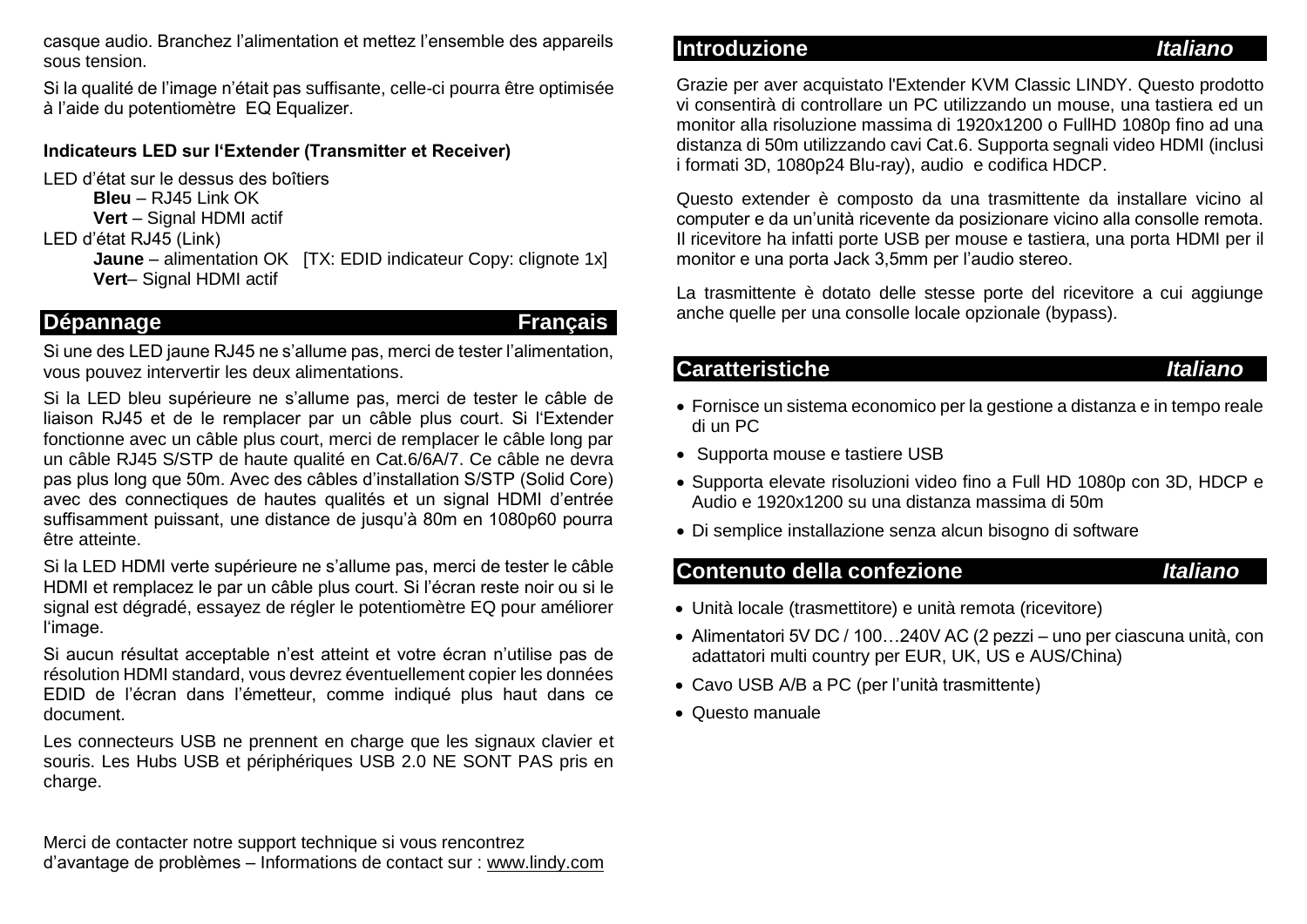### **Installazione ed utilizzo** *Italiano*

Le unità dell'extender hanno una base magnetica e una piastra di fissaggio in metallo per affrancare al muro o ad un supporto i dispositivi. Per estrarre l'unità dalla piastra è sufficiente tirare l'unità (non è bloccata meccanicamente).

Per interconnettere le due unità utilizzate cavi di Cat.6 STP per garantire un buon funzionamento.

**Non utilizzate cavi connessi a reti LAN/Ethernet. Utilizzate sempre un unico cavo diretto per la connessione! Il passaggio attraverso patch panel e prese a muro diminuisce la qualità del segnale video e la distanza raggiungibile.**

**Se si desidera raggiungere distanze superiori a 25m o se volete infilare il cavo cat.6 in una conduttura, vi consigliamo di effettuare un'installazione prova e di testare i cavi RJ45 PRIMA di realizzare l'installazione a muro**

L'extender non trasmette i dati EDID del monitor ma utilizza un set di informazioni EDID standard con risoluzioni comuni in Full HD 1080p. Se intendete utilizzare un monitor con risoluzioni e dati EDID speciali dovrete copiare manualmente le informazioni EDID nell'unità trasmittente come descritto di seguito:

- Disconnettete tutti i connettori dalla trasmittente
- Impostate entrambi i DIP switch su OFF (su)
- Collegate il monitor alla porta HDMI OUT
- riaccendete il monitor e la trasmittente
- Dopo alcuni secondi, quando il LED giallo della porta RJ45 avrà lampeggiato una volta, i dati EDID saranno stati copiate permanentemente nell'unità.
- Disconnettete il monitor ed impostate il DIP switch numero 2 su ON (giù). Se reimpostate entrambi i DIP switch su ON verranno utilizzati ancora i dati EDID di fabbrica.

#### **1. Unità trasmittente**

Collegate il cavo RJ45 Cat.6 alla porta RJ45

Collegate i cavi USB e HDMI alla trasmittente ed al computer da controllare

Se volete utilizzare la consolle locale collegatela alle porte dedicate sulla trasmittente

Collegate l'alimentazione alla trasmittente

Vi preghiamo di controllare mouse, tastiera, monitor e altoparlante per verificare che funzionino correttamente con las trasmittente.

## **2. Unità ricevente**

Collegate il cavo RJ45 Cat.6 alla porta RJ45

Collegate il cavo HDMI al ricevitore e al monitor. Se volete anche sentire i segnali audio collegate le vostre casse o cuffie alla porta Jack Stereo 3,5mm. Infine collegate anche mouse e tastiera alle porte USB.

Collegate l'alimentatore al ricevitore

La qualità video può essere regolata manovrando il controllo dell'equalizzazione (EQ) sul retro dell'unità.

#### **Indicatori LED (Trasmettitore & Ricevitore)**

LED di stato sulla parte superiore dell'unità:

**Blu** – Link RJ45 OK

**Verde** – Segnale HDMI attivo

LED di stato della porta RJ45 ( LINK )

**Giallo** – Acceso fisso: Alimentazione OK [Sul trasmettitore può lampeggiare una volta per indicare copia dell'EDID terminate] **Verde** – Segnale HDMI attivo

### **Risoluzione dei Problemi** *Italiano*

Se uno dei LED della porta RJ45 non è acceso controllate l'alimentazione: potreste aver invertito quello di ricevitore e con quello del trasmettitore.

Se il LED blu posta sopra all'unità non si accedente per favore controllate il cavo RJ45 e riprovate il collegamento utilizzandone uno più corto.

Se il cavo più corto funziona sostituito quello più lungo con uno di qualità superiore (cat.6/6a o cat.7 S/STP). La lunghezza massima del collegamento non dovrebbe mai superare i 50m. E' possibile raggiungere gli 80m a 1080p60 utilizzando connettori e cavi di



altissima qualità a conduttore monolitico (solid core) e cavi HDMI di alta qualità.

Se il LED verde posto sopra l'unità rimane spento provate a sostituire i cavi HDMI di collegamento con delle versioni più corte.

Se lo schermo della consolle remota rimane nero o l'immagine è deteriorata dovrete agire sull'equalizzatore per adattare l'extender alle caratteristiche del cavo RJ45 utilizzato. Se questa operazione non avesse effetti provate ad effettuare le copia dell'EDID come descritto in precedenza.

La sezione USB supporta solo mouse e tastiere. **NON** sono supportati HUB e qualsiasi altro tipo di dispositivo USB.

Per qualsiasi ulteriore problema potete contattare il supporto tecnico LINDY ai recapiti indicati sul sit[o www.lindy.it](http://www.lindy.it/) nella sezione Contatti.